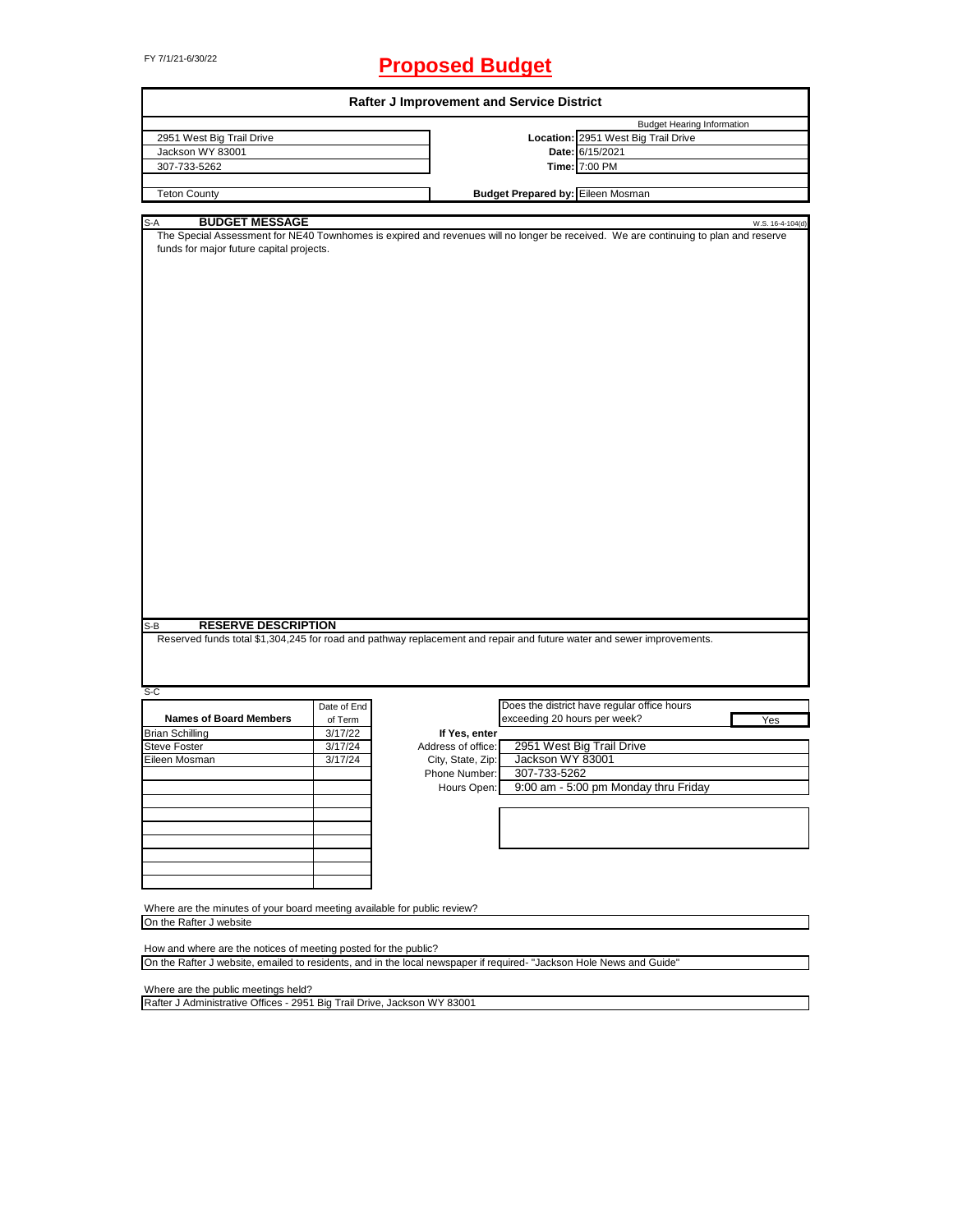### **PROPOSED BUDGET SUMMARY**

|       | <b>OVERVIEW</b>                                             | 2019-2020<br>Actual | 2020-2021<br>Estimated | 2021-2022<br>Proposed | Pending<br>Approval |
|-------|-------------------------------------------------------------|---------------------|------------------------|-----------------------|---------------------|
| $S-1$ | <b>Total Budgeted Expenditures</b>                          | \$271,694           | \$473,262              | \$291,933             |                     |
| $S-2$ | <b>Total Principal to Pay on Debt</b>                       | \$0                 | \$0                    |                       |                     |
| $S-3$ | <b>Total Change to Restricted Funds</b>                     | \$106,501           | \$552,129              | \$165.740             |                     |
|       |                                                             |                     |                        |                       |                     |
| $S-4$ | <b>Total General Fund and Forecasted Revenues Available</b> | \$1,078,682         | \$1,072,514            | \$467,673             |                     |
|       |                                                             |                     |                        |                       |                     |
| $S-5$ | Amount requested from County Commissioners                  | \$220.893           | \$222,337              |                       |                     |
|       |                                                             |                     |                        |                       |                     |
| $S-6$ | <b>Additional Funding Needed:</b>                           |                     |                        |                       |                     |

|        | 2019-2020<br>2020-2021<br>2021-2022<br><b>REVENUE SUMMARY</b> |                     | Pending                |                                           |                                                                                                                                                                                                                                 |
|--------|---------------------------------------------------------------|---------------------|------------------------|-------------------------------------------|---------------------------------------------------------------------------------------------------------------------------------------------------------------------------------------------------------------------------------|
|        |                                                               | Actual              | Estimated              | Proposed                                  | Approval                                                                                                                                                                                                                        |
|        |                                                               |                     |                        |                                           |                                                                                                                                                                                                                                 |
| $S-7$  | <b>Operating Revenues</b>                                     | \$147,713           | \$142,338              | \$148,522                                 | <u>iki kat</u> un                                                                                                                                                                                                               |
| $S-8$  | Tax levy (From the County Treasurer)                          | \$220,893           | \$222,337              | \$308,331                                 | <u> Karlin Ma</u>                                                                                                                                                                                                               |
| $S-9$  | <b>Government Support</b>                                     | \$0                 | \$0                    | \$0                                       | en de la familie de la familie de la familie de la familie de la familie de la familie de la familie de la fam<br>Espainia                                                                                                      |
| $S-10$ | Grants                                                        | \$0                 | \$0                    | \$0                                       | enni<br>Mille                                                                                                                                                                                                                   |
| $S-11$ | Other County Support (Not from Co. Treas.)                    | \$0                 | \$0                    | \$0                                       | en de la familie de la familie de la familie de la familie de la familie de la familie de la familie de la fam<br>Estat de la familie de la familie de la familie de la familie de la familie de la familie de la familie de la |
| $S-12$ | <b>Miscellaneous</b>                                          | \$3,477             | \$1,240                | \$820                                     | en en de forme de la forme de la forme de la forme de la forme de la forme de la forme de la forme de la form<br>En la forme de la forme de la forme de la forme de la forme de la forme de la forme de la forme de la forme d  |
| $S-13$ | <b>Other Forecasted Revenue</b>                               | \$0                 | \$0                    | \$0                                       | en<br>Maria                                                                                                                                                                                                                     |
| $S-14$ | <b>Total Revenue</b>                                          | \$372,083           | \$365,915              | \$457,673                                 | <u> Hiller Hall Star Borgh Star Borgh Star Borgh Star Borgh Star Borgh Star Borgh Star Borgh Star Borgh Star Borg</u>                                                                                                           |
|        | FY 7/1/21-6/30/22                                             |                     |                        | Rafter J Improvement and Service District |                                                                                                                                                                                                                                 |
|        |                                                               | 2019-2020           | 2020-2021              | 2021-2022                                 | Pendina                                                                                                                                                                                                                         |
|        | <b>EXPENDITURE SUMMARY</b>                                    | Actual              | Estimated              | Proposed                                  | Approval                                                                                                                                                                                                                        |
|        |                                                               |                     |                        |                                           |                                                                                                                                                                                                                                 |
| $S-15$ | <b>Capital Outlay</b>                                         | \$87,003            | \$266,097              | \$50,000                                  | <u> Harristo Sta</u>                                                                                                                                                                                                            |
| $S-16$ | <b>Interest and Fees On Debt</b>                              | \$0                 | \$0                    | \$0                                       | an dhe                                                                                                                                                                                                                          |
| $S-17$ | Administration                                                | \$3,787             | \$12,851               | \$15.410                                  | <u>mana ya kusingan kusingan na kusingan na kusingan na kusingan na kusingan na kusingan na kusingan na kusingan</u>                                                                                                            |
| $S-18$ | <b>Operations</b>                                             | \$173,468           | \$186,837              | \$218,672                                 | <u>Tillin k</u> alle                                                                                                                                                                                                            |
| $S-19$ | <b>Indirect Costs</b>                                         | \$7.436             | \$7,477                | \$7,851                                   | <u>i ka</u>                                                                                                                                                                                                                     |
| S-20R  | <b>Expenditures paid by Reserves</b>                          | \$0                 | \$0                    | \$0                                       | 11                                                                                                                                                                                                                              |
| $S-20$ | <b>Total Expenditures</b>                                     | \$271,694           | \$473,262              | \$291,933                                 | <u>Markovin Sar</u>                                                                                                                                                                                                             |
|        |                                                               |                     |                        |                                           |                                                                                                                                                                                                                                 |
|        | <b>DEBT SUMMARY</b>                                           | 2019-2020<br>Actual | 2020-2021<br>Estimated | 2021-2022<br>Proposed                     | Pending<br>Approval                                                                                                                                                                                                             |
|        |                                                               |                     |                        |                                           |                                                                                                                                                                                                                                 |
| $S-21$ | <b>Principal Paid on Debt</b>                                 | \$0                 | \$0                    | \$0                                       | gan dhe                                                                                                                                                                                                                         |
|        |                                                               |                     |                        |                                           |                                                                                                                                                                                                                                 |
|        | <b>CASH AND INVESTMENTS</b>                                   | 2019-2020           | 2020-2021              | 2021-2022                                 | Pending                                                                                                                                                                                                                         |
|        |                                                               | Actual              | Estimated              | Proposed                                  | Approval                                                                                                                                                                                                                        |
|        |                                                               |                     |                        |                                           |                                                                                                                                                                                                                                 |
| $S-22$ | <b>TOTAL GENERAL FUNDS</b>                                    | \$706,599           | \$706,599              | \$10,000                                  |                                                                                                                                                                                                                                 |
|        | <b>Summary of Reserve Funds</b>                               |                     |                        |                                           |                                                                                                                                                                                                                                 |
| $S-23$ | <b>Beginning Balance in Reserve Accounts</b>                  |                     |                        |                                           |                                                                                                                                                                                                                                 |
| $S-24$ | a. Sinking and Debt Service Funds                             | \$0                 | \$0                    | \$0                                       | 750 M                                                                                                                                                                                                                           |
| $S-25$ | b. Reserves                                                   | \$479,875           | \$586,376              | \$1,138,505                               | <u>istorialisti ka</u>                                                                                                                                                                                                          |
| $S-26$ | c. Bond Funds                                                 | \$0                 | \$0                    | \$0                                       | 77                                                                                                                                                                                                                              |
|        | Total Reserves (a+b+c)                                        | \$479,875           | \$586,376              | \$1,138,505                               | <u>Tillisto Tillisto T</u>                                                                                                                                                                                                      |
| $S-27$ | Amount to be added                                            |                     |                        |                                           |                                                                                                                                                                                                                                 |
| $S-28$ | a. Sinking and Debt Service Funds                             | \$0                 | \$0                    | \$0                                       | <u>man</u>                                                                                                                                                                                                                      |
| $S-29$ | b. Reserves                                                   | \$106,501           | \$552,129              | \$165,740                                 | a sa mga mga kalalala                                                                                                                                                                                                           |
|        |                                                               |                     |                        |                                           |                                                                                                                                                                                                                                 |

S-30 c. Bond Funds **Total to be added (a+b+c)** 50 \$0 \$0 \$0 \$0 \$0 \$0 \$165,740 **Total to be added (a+b+c)** \$106,501 \$552,129 S-31 **Subtotal** \$586,376 \$1,138,505 \$1,304,245 \$1,304,245 S-32 **Less Total to be spent** the second second to the second second second second second second second second second second second second second second second second second second second second second second second second **S-33 TOTAL RESERVES AT END OF FISCAL YEAR THE SEXE SEXES SEXES STATES \$1,304,245** \$1,304,245

*End of Summary*

*Budget Officer / District Official (if not same as "Submitted by")*

Date adopted by Special District

Jackson WY 83001 **DISTRICT ADDRESS:** 2951 West Big Trail Drive **PREPARED BY:** Eileen Mosman

**DISTRICT PHONE:** 307-733-5262

1/23/19 *Form approved by Wyoming Department of Audit, Public Funds Division Prepared in compliance with the Uniform Municipal Fiscal Procedures Act (W.S. 16-4-101 through 124) as it applies.*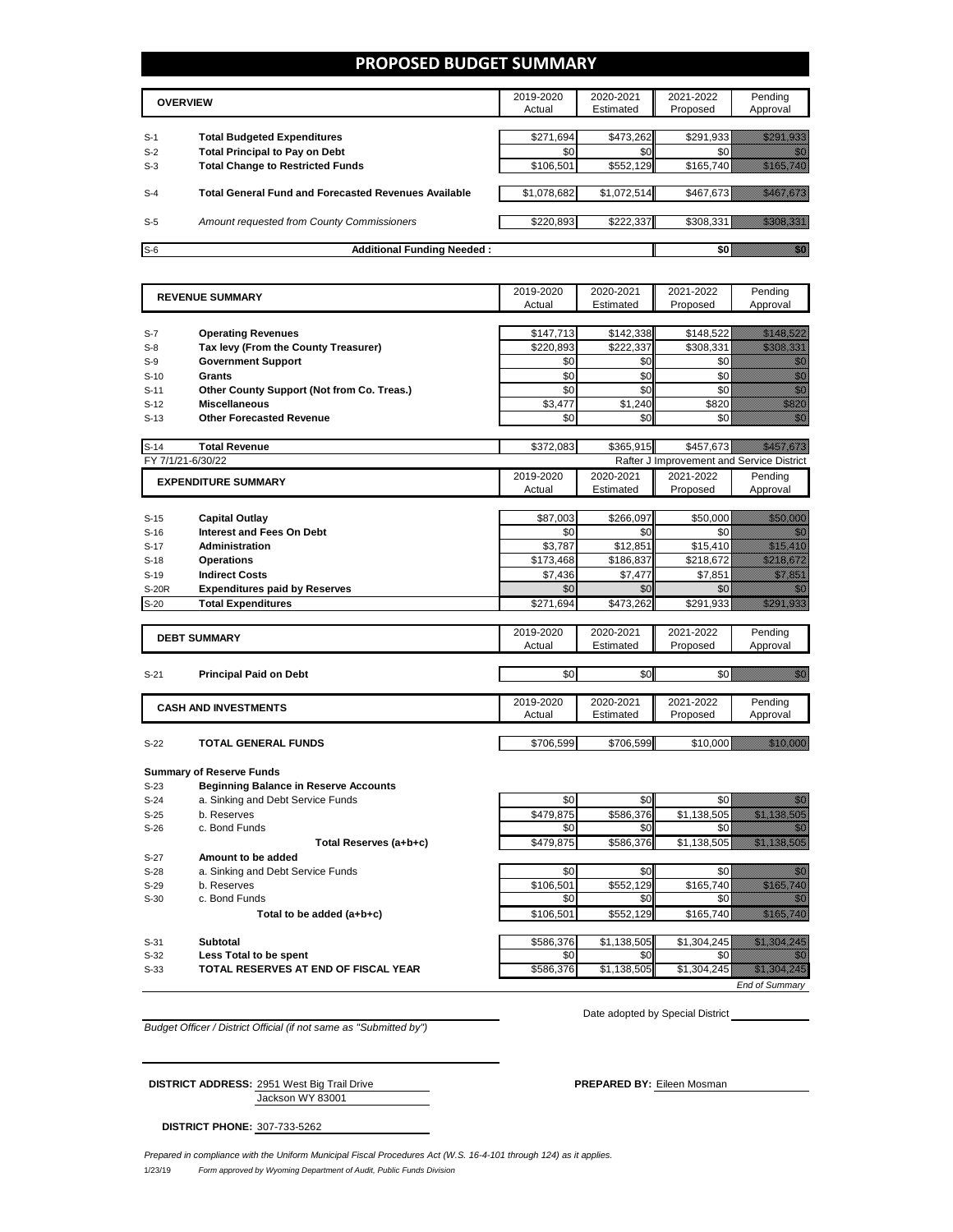|                      | Rafter J Improvement and Service District                                            |                                 |                     |                        | <b>FYE</b>            | 6/30/2022                                                                                                                                                                                                                        |
|----------------------|--------------------------------------------------------------------------------------|---------------------------------|---------------------|------------------------|-----------------------|----------------------------------------------------------------------------------------------------------------------------------------------------------------------------------------------------------------------------------|
|                      | <b>NAME OF DISTRICT/BOARD</b>                                                        |                                 |                     |                        |                       |                                                                                                                                                                                                                                  |
|                      | PROPERTY TAXES AND ASSESSMENTS                                                       |                                 |                     |                        |                       |                                                                                                                                                                                                                                  |
|                      |                                                                                      |                                 |                     |                        |                       |                                                                                                                                                                                                                                  |
|                      |                                                                                      | <b>DOA Chart</b><br>of Accounts | 2019-2020<br>Actual | 2020-2021<br>Estimated | 2021-2022<br>Proposed | Pending<br>Approval                                                                                                                                                                                                              |
| $R-1$                | <b>Property Taxes and Assessments Received</b>                                       |                                 |                     |                        |                       |                                                                                                                                                                                                                                  |
| $R - 1.1$<br>$R-1.2$ | Tax Levy (From the County Treasurer)<br>Other County Support (see note on the right) | 4001<br>4005                    | \$220,893           | \$222,337              | \$308,331             | <u> Kabupatèn Ta</u>                                                                                                                                                                                                             |
|                      |                                                                                      |                                 |                     |                        |                       |                                                                                                                                                                                                                                  |
|                      | <b>FORECASTED REVENUE</b>                                                            |                                 |                     |                        |                       |                                                                                                                                                                                                                                  |
|                      |                                                                                      |                                 |                     |                        |                       |                                                                                                                                                                                                                                  |
|                      |                                                                                      | <b>DOA Chart</b><br>of Accounts | 2019-2020<br>Actual | 2020-2021<br>Estimated | 2021-2022<br>Proposed | Pending<br>Approval                                                                                                                                                                                                              |
| $R-2$                | <b>Revenues from Other Governments</b>                                               |                                 |                     |                        |                       |                                                                                                                                                                                                                                  |
| $R - 2.1$            | State Aid                                                                            | 4211                            |                     |                        |                       |                                                                                                                                                                                                                                  |
|                      | R-2.2 Additional County Aid (non-treasurer)                                          | 4237<br>4237                    |                     |                        |                       |                                                                                                                                                                                                                                  |
|                      | R-2.3 City (or Town) Aid<br>R-2.4 Other (Specify)                                    | 4237                            |                     |                        |                       |                                                                                                                                                                                                                                  |
| $R - 2.5$            | <b>Total Government Support</b>                                                      |                                 | \$0                 | \$0                    | \$0                   | en de la familie de la familie de la familie de la familie de la familie de la familie de la familie de la fam<br>De la familie de la familie de la familie de la familie de la familie de la familie de la familie de la famili |
| $R-3$                | <b>Operating Revenues</b>                                                            |                                 |                     |                        |                       |                                                                                                                                                                                                                                  |
| $R - 3.1$            | <b>Customer Charges</b>                                                              | 4300                            | \$147,713           | \$142,338              | \$148,522             | <u>esti kolluttuu</u>                                                                                                                                                                                                            |
| $R - 3.2$            | Sales of Goods or Services                                                           | 4300                            |                     |                        |                       |                                                                                                                                                                                                                                  |
| $R - 3.3$            | <b>Other Assessments</b>                                                             | 4503                            |                     |                        |                       |                                                                                                                                                                                                                                  |
| $R - 3.4$            | <b>Total Operating Revenues</b>                                                      |                                 | \$147,713           | \$142,338              | \$148,522             | <u>Tanah Sarajan</u>                                                                                                                                                                                                             |
| $R-4$                | <b>Grants</b>                                                                        |                                 |                     |                        |                       |                                                                                                                                                                                                                                  |
| $R - 4.1$            | <b>Direct Federal Grants</b>                                                         | 4201                            |                     |                        |                       |                                                                                                                                                                                                                                  |
|                      | R-4.2 Federal Grants thru State Agencies                                             | 4201<br>4211                    |                     |                        |                       |                                                                                                                                                                                                                                  |
| $R-4.3$<br>$R - 4.4$ | <b>Grants from State Agencies</b><br><b>Total Grants</b>                             |                                 | \$0                 | \$0                    | \$0                   | en de la familie de la familie de la familie de la familie de la familie de la familie de la familie de la fam<br>De la familie de la familie de la familie de la familie de la familie de la familie de la familie de la famili |
| $R-5$                | <b>Miscellaneous Revenue</b>                                                         |                                 |                     |                        |                       |                                                                                                                                                                                                                                  |
| $R - 5.1$            | Interest                                                                             | 4501                            | \$3,477             | \$1,240                | \$820                 | a a an an t-                                                                                                                                                                                                                     |
| R-5.2                | Other: Specify                                                                       | 4500                            |                     |                        |                       |                                                                                                                                                                                                                                  |
| $R - 5.3$            | Other: Additional                                                                    |                                 |                     |                        |                       |                                                                                                                                                                                                                                  |
| $R - 5.4$            | <b>Total Miscellaneous</b>                                                           |                                 | \$3,477             | \$1,240                | \$820                 | <u>tik alaman </u>                                                                                                                                                                                                               |
| $R-5.5$              | <b>Total Forecasted Revenue</b>                                                      |                                 | \$151,190           | \$143,578              | \$149,342             | <u>tik alaman da</u>                                                                                                                                                                                                             |
| $R-6$                | <b>Other Forecasted Revenue</b>                                                      |                                 |                     |                        |                       |                                                                                                                                                                                                                                  |
| $R-6.1$              | a. Other past due as estimated by Co. Treas.                                         | 4004                            |                     |                        |                       |                                                                                                                                                                                                                                  |
| $R-6.2$              | b. Other forecasted revenue (specify):                                               |                                 |                     |                        |                       |                                                                                                                                                                                                                                  |
| $R-6.3$              |                                                                                      | 4500                            |                     |                        |                       |                                                                                                                                                                                                                                  |
| $R-6.4$              |                                                                                      | 4500                            |                     |                        |                       |                                                                                                                                                                                                                                  |
| $R-6.5$              |                                                                                      |                                 |                     |                        |                       |                                                                                                                                                                                                                                  |
|                      | R-6.6 Total Other Forecasted Revenue (a+b)                                           |                                 | \$0                 | \$0                    | \$0                   | <u>fill f</u>                                                                                                                                                                                                                    |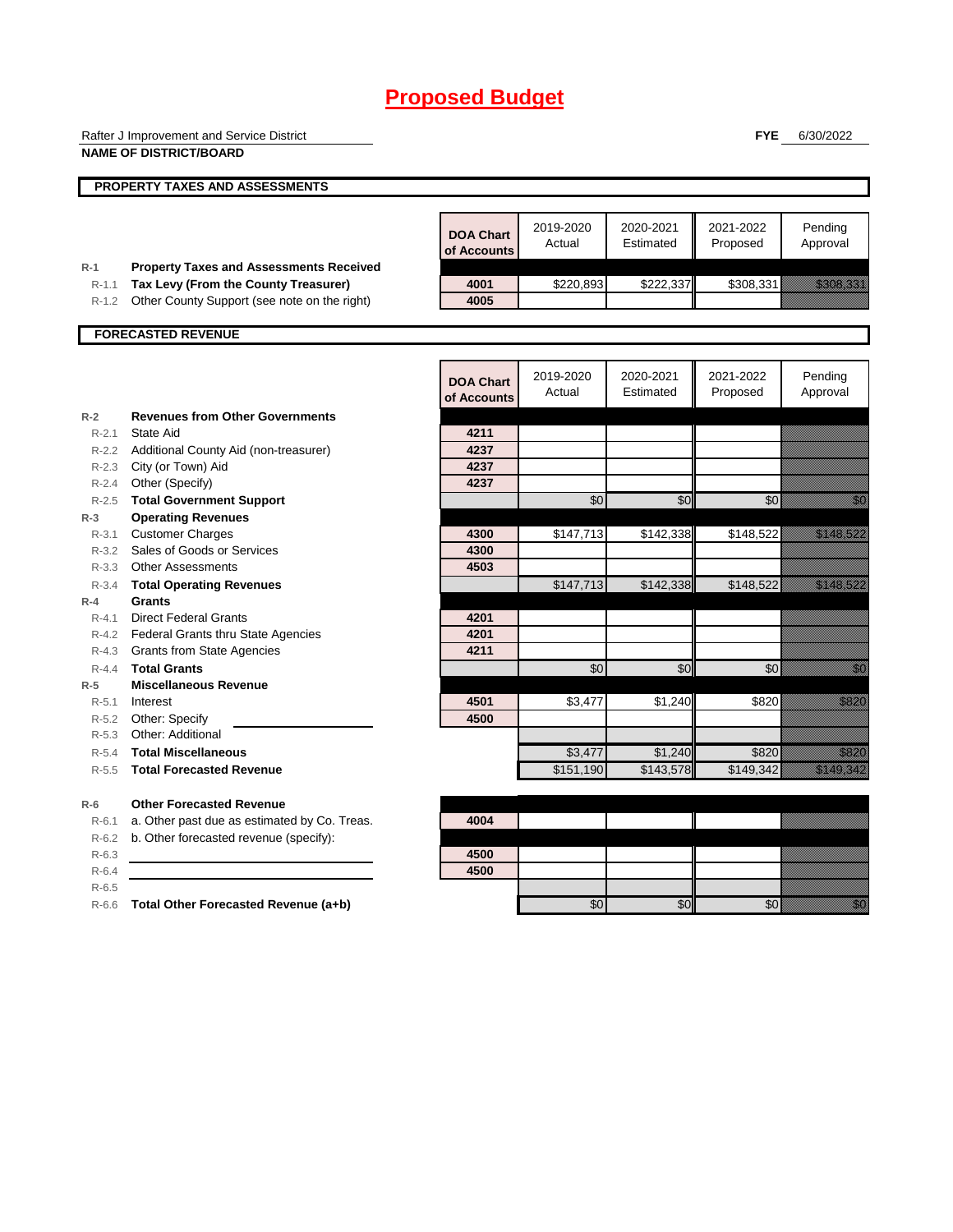### **CAPITAL OUTLAY BUDGET**

|           |                             | UI ACCOUNTS |          |
|-----------|-----------------------------|-------------|----------|
| $E-1$     | <b>Capital Outlay</b>       |             |          |
| $E - 1.1$ | <b>Real Property</b>        | 6201        |          |
| $E - 1.2$ | Vehicles                    | 6210        |          |
| $E - 1.3$ | <b>Office Equipment</b>     | 6211        |          |
| $E - 1.4$ | Other (Specify)             |             |          |
| $E-1.5$   | Water Main Repair           | 6200        | \$55,729 |
| $E-1.6$   | Water pump                  | 6200        | \$16,222 |
| $E - 1.7$ | see additional details      |             | \$15,052 |
| $E-1.8$   | <b>TOTAL CAPITAL OUTLAY</b> |             | \$87,003 |
|           |                             |             |          |

|           |                             | <b>DOA Chart</b><br>of Accounts | 2019-2020<br>Actual | 2020-2021<br>Estimated | 2021-2022<br>Proposed | Pending<br>Approval  |
|-----------|-----------------------------|---------------------------------|---------------------|------------------------|-----------------------|----------------------|
|           | <b>Capital Outlay</b>       |                                 |                     |                        |                       |                      |
| $E - 1.1$ | <b>Real Property</b>        | 6201                            |                     |                        |                       |                      |
| $E-1.2$   | Vehicles                    | 6210                            |                     | \$67,560               |                       |                      |
| $E - 1.3$ | <b>Office Equipment</b>     | 6211                            |                     |                        |                       |                      |
| $E-1.4$   | Other (Specify)             |                                 |                     |                        |                       |                      |
| $E-1.5$   | Water Main Repair           | 6200                            | \$55,729            | \$198,537              | \$50,000              | <u> Hardina Sara</u> |
| $E - 1.6$ | Water pump                  | 6200                            | \$16,222            |                        |                       |                      |
| $E-1.7$   | see additional details      |                                 | \$15,052            |                        |                       |                      |
| $E-1.8$   | <b>TOTAL CAPITAL OUTLAY</b> |                                 | \$87,003            | \$266,097              | \$50,000              | <u> Karl Sara</u>    |

#### **ADMINISTRATION BUDGET**

|           |                                      | <b>DOA Chart</b><br>of Accounts | 2019-2020<br>Actual | 2020-2021<br>Estimated | 2021-2022<br>Proposed | Pending<br>Approval                                                                                                      |
|-----------|--------------------------------------|---------------------------------|---------------------|------------------------|-----------------------|--------------------------------------------------------------------------------------------------------------------------|
| $E-2$     | <b>Personnel Services</b>            |                                 |                     |                        |                       |                                                                                                                          |
| $E - 2.1$ | Administrator                        | 7002                            |                     |                        |                       |                                                                                                                          |
| $E - 2.2$ | Secretary                            | 7003                            |                     |                        |                       |                                                                                                                          |
| $E - 2.3$ | Clerical                             | 7004                            |                     |                        |                       |                                                                                                                          |
| $E - 2.4$ | Other (Specify)                      |                                 |                     |                        |                       |                                                                                                                          |
| $E - 2.5$ |                                      | 7005                            |                     |                        |                       |                                                                                                                          |
| $E - 2.6$ |                                      | 7005                            |                     |                        |                       |                                                                                                                          |
| $E - 2.7$ |                                      |                                 |                     |                        |                       |                                                                                                                          |
| $E-3$     | <b>Board Expenses</b>                |                                 |                     |                        |                       |                                                                                                                          |
| $E - 3.1$ | Travel                               | 7011                            |                     |                        | \$200                 | <u>till fram</u>                                                                                                         |
| $E - 3.2$ | Mileage                              | 7012                            |                     |                        |                       |                                                                                                                          |
| $E - 3.3$ | Other (Specify)                      |                                 |                     |                        |                       |                                                                                                                          |
| $E - 3.4$ |                                      | 7013                            |                     |                        |                       |                                                                                                                          |
| $E - 3.5$ |                                      | 7013                            |                     |                        |                       |                                                                                                                          |
| $E - 3.6$ |                                      |                                 |                     |                        |                       |                                                                                                                          |
| $E-4$     | <b>Contractual Services</b>          |                                 |                     |                        |                       |                                                                                                                          |
| $E - 4.1$ | Legal                                | 7021                            |                     | \$500                  | \$3,000               | <u>ta kultura dhe</u>                                                                                                    |
| $E - 4.2$ | Accounting/Auditing                  | 7022                            | \$855               | $\overline{$1,120}$    | \$2,000               | <u>till framförsta</u>                                                                                                   |
| $E-4.3$   | Other (Specify)                      |                                 |                     |                        |                       |                                                                                                                          |
| $E-4.4$   | Engineering                          | 7023                            |                     | \$7,703                | \$6,000               |                                                                                                                          |
| $E-4.5$   |                                      | 7023                            |                     |                        |                       |                                                                                                                          |
| $E-4.6$   |                                      |                                 |                     |                        |                       |                                                                                                                          |
| $E-5$     | <b>Other Administrative Expenses</b> |                                 |                     |                        |                       |                                                                                                                          |
| $E - 5.1$ | Office Supplies                      | 7031                            | \$563               | \$433                  | \$525                 | a a a an t-òrdan an t-òrdan an t-òrdan an Dùbhaill.<br>Bailtean an t-òrdan an t-òrdan an t-òrdan an t-òrdan an Dùbhaill. |
| $E - 5.2$ | Office equipment, rent & repair      | 7032                            | \$295               | \$300                  | \$300                 | <u> Historial I</u>                                                                                                      |
| $E-5.3$   | Education                            | 7033                            |                     |                        |                       |                                                                                                                          |
| $E - 5.4$ | Registrations                        | 7034                            |                     |                        |                       |                                                                                                                          |
| $E-5.5$   | Other (Specify)                      |                                 |                     |                        |                       |                                                                                                                          |
| $E-5.6$   | Postage                              | 7035                            | \$1,674             | \$1,210                | \$1,800               | <u>ti ka</u>                                                                                                             |
| $E - 5.7$ | Licenses and permits                 | 7035                            | \$400               | $\overline{$}1,585$    | \$1,585               | <u> Karlin Sarajan Saraja</u>                                                                                            |
| $E - 5.8$ |                                      |                                 |                     |                        |                       |                                                                                                                          |
| $E-6$     | <b>TOTAL ADMINISTRATION</b>          |                                 | \$3,787             | \$12,851               | \$15,410              | <u>i karatikana ka</u>                                                                                                   |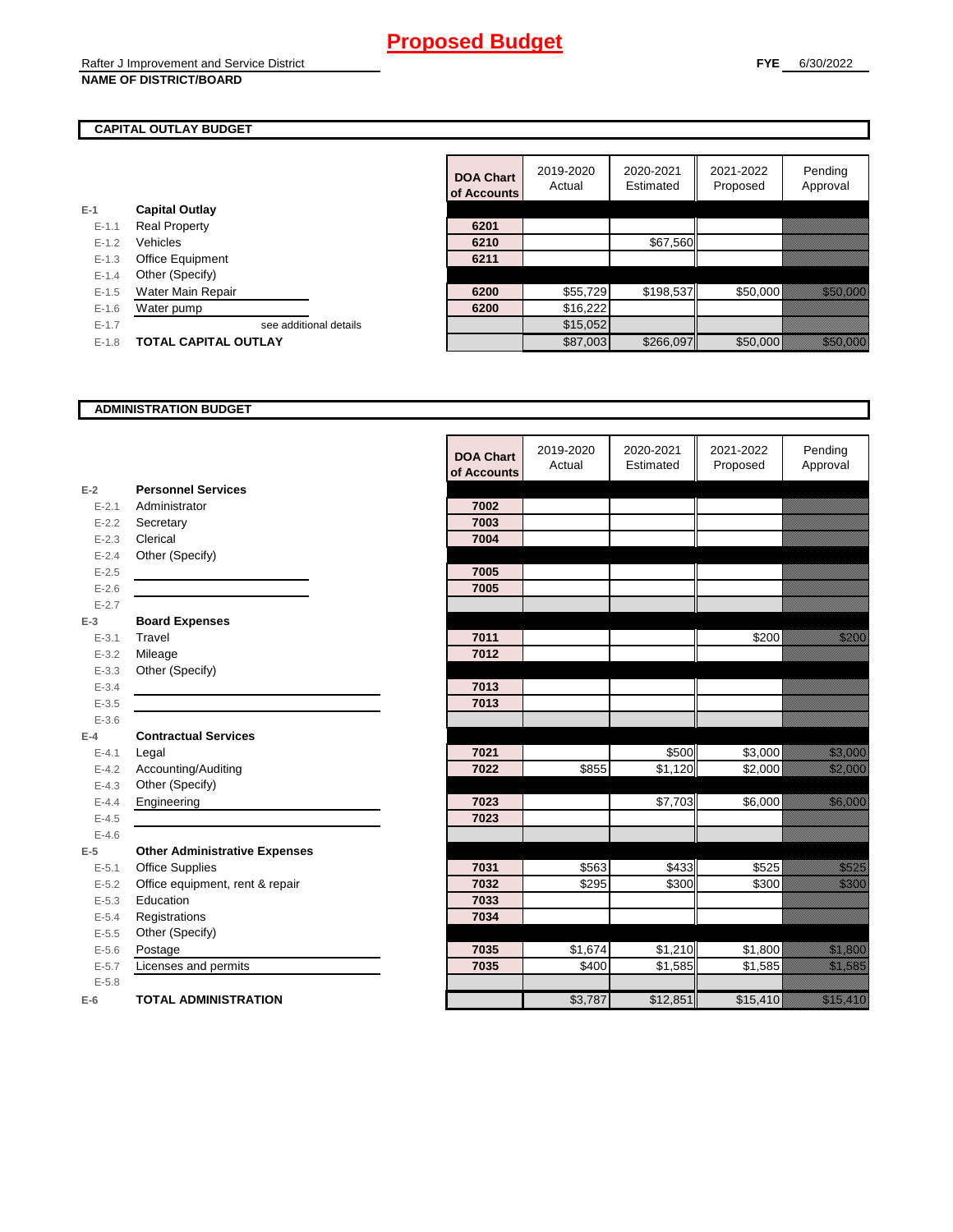## **OPERATIONS BUDGET**

**E-7**

**E-8 Travel**

**E-9**

**E-10**

**E-11 Contractual Arrangements (List)** 

**E-12 Other operations (Specify)** 

|            |                                        | <b>DOA Chart</b><br>of Accounts | 2019-2020<br>Actual | 2020-2021<br>Estimated | 2021-2022<br>Proposed | Pending<br>Approval                                                                                                                                                                                                              |
|------------|----------------------------------------|---------------------------------|---------------------|------------------------|-----------------------|----------------------------------------------------------------------------------------------------------------------------------------------------------------------------------------------------------------------------------|
| $E-7$      | <b>Personnel Services</b>              |                                 |                     |                        |                       |                                                                                                                                                                                                                                  |
| $E - 7.1$  | Wages--Operations                      | 7202                            |                     |                        |                       |                                                                                                                                                                                                                                  |
| $E - 7.2$  | Service Contracts                      | 7203                            |                     |                        |                       |                                                                                                                                                                                                                                  |
| $E - 7.3$  | Other (Specify)                        |                                 |                     |                        |                       |                                                                                                                                                                                                                                  |
| $E - 7.4$  |                                        | 7204                            |                     |                        |                       |                                                                                                                                                                                                                                  |
| $E - 7.5$  |                                        | 7204                            |                     |                        |                       |                                                                                                                                                                                                                                  |
| $E - 7.6$  |                                        |                                 |                     |                        |                       |                                                                                                                                                                                                                                  |
| E-8        | <b>Travel</b>                          |                                 |                     |                        |                       |                                                                                                                                                                                                                                  |
| $E - 8.1$  | Mileage                                | 7211                            |                     |                        |                       |                                                                                                                                                                                                                                  |
| $E - 8.2$  | Other (Specify)                        |                                 |                     |                        |                       |                                                                                                                                                                                                                                  |
| $E - 8.3$  |                                        | 7212                            |                     |                        |                       |                                                                                                                                                                                                                                  |
| $E - 8.4$  |                                        | 7212                            |                     |                        |                       |                                                                                                                                                                                                                                  |
| $E - 8.5$  |                                        |                                 |                     |                        |                       |                                                                                                                                                                                                                                  |
| E-9        | <b>Operating supplies (List)</b>       |                                 |                     |                        |                       |                                                                                                                                                                                                                                  |
| $E - 9.1$  |                                        | 7220                            |                     |                        |                       |                                                                                                                                                                                                                                  |
| $E-9.2$    |                                        | 7220                            |                     |                        |                       |                                                                                                                                                                                                                                  |
| $E - 9.3$  |                                        | 7220                            |                     |                        |                       |                                                                                                                                                                                                                                  |
| $E - 9.4$  |                                        | 7220                            |                     |                        |                       |                                                                                                                                                                                                                                  |
| $E - 9.5$  |                                        |                                 |                     |                        |                       |                                                                                                                                                                                                                                  |
| $E-10$     | <b>Program Services (List)</b>         |                                 |                     |                        |                       |                                                                                                                                                                                                                                  |
| $E - 10.1$ | Advertising                            | 7230                            | \$181               | \$80                   | \$200                 | a a an ainm                                                                                                                                                                                                                      |
| $E-10.2$   |                                        | 7230                            |                     |                        |                       |                                                                                                                                                                                                                                  |
| $E-10.3$   |                                        | 7230                            |                     |                        |                       |                                                                                                                                                                                                                                  |
| $E-10.4$   |                                        | 7230                            |                     |                        |                       |                                                                                                                                                                                                                                  |
| $E-10.5$   |                                        |                                 |                     |                        |                       |                                                                                                                                                                                                                                  |
| E-11       | <b>Contractual Arrangements (List)</b> |                                 |                     |                        |                       |                                                                                                                                                                                                                                  |
| $E-11.1$   | <b>HOA Staff Reimbursement</b>         | 7400                            | \$85,050            | \$85,050               | \$57,364              | <u>in dhe që përfshën për përfshën për përfshën për përfshën për përfshën për përfshën për përfshën për përfshën</u>                                                                                                             |
| $E-11.2$   | <b>HOA Vehicle Usage</b>               | 7400                            | \$6,825             | \$6,825                | \$17,322              | <u>est til starte och en starte och starte och starte och starte och starte och starte och starte och starte och </u>                                                                                                            |
| $E-11.3$   |                                        | 7400                            |                     |                        |                       |                                                                                                                                                                                                                                  |
| $E-11.4$   |                                        | 7400                            |                     |                        |                       |                                                                                                                                                                                                                                  |
| $E-11.5$   |                                        |                                 |                     |                        |                       |                                                                                                                                                                                                                                  |
| $E-12$     | <b>Other operations (Specify)</b>      |                                 |                     |                        |                       |                                                                                                                                                                                                                                  |
| $E-12.1$   | Road Maintenance                       | 7450                            | \$14,608            | \$24,241               | \$47,940              | <u>ta kalendari komunistas komunistas komunistas komunistas komunistas komunistas komunistas ko</u>                                                                                                                              |
| $E-12.2$   | Sewer System Maint                     | 7450                            | \$34,995            | \$37,486               | \$39,918              | <u>i karatifan yang berapa dalam bagi dalam bagi dalam karatifan dalam bagi dalam bagi dalam bagi dalam bagi dala</u>                                                                                                            |
| $E-12.3$   | Water System Maint                     | 7450                            | \$31,809            | \$33,155               | \$45,928              | <u>tika kuning ka</u>                                                                                                                                                                                                            |
| $E - 12.4$ | <b>Contingency Fund</b>                | 7450                            |                     |                        | \$10,000              | <u> Karl Sara</u>                                                                                                                                                                                                                |
| $E-12.5$   |                                        |                                 |                     |                        |                       |                                                                                                                                                                                                                                  |
| $E-13$     | <b>TOTAL OPERATIONS</b>                |                                 | \$173,468           | \$186,837              | \$218,672             | a katika katika katika katika katika katika katika katika katika katika katika katika katika katika katika kat<br>Katika katika katika katika katika katika katika katika katika katika katika katika katika katika katika katik |
|            |                                        |                                 |                     |                        |                       |                                                                                                                                                                                                                                  |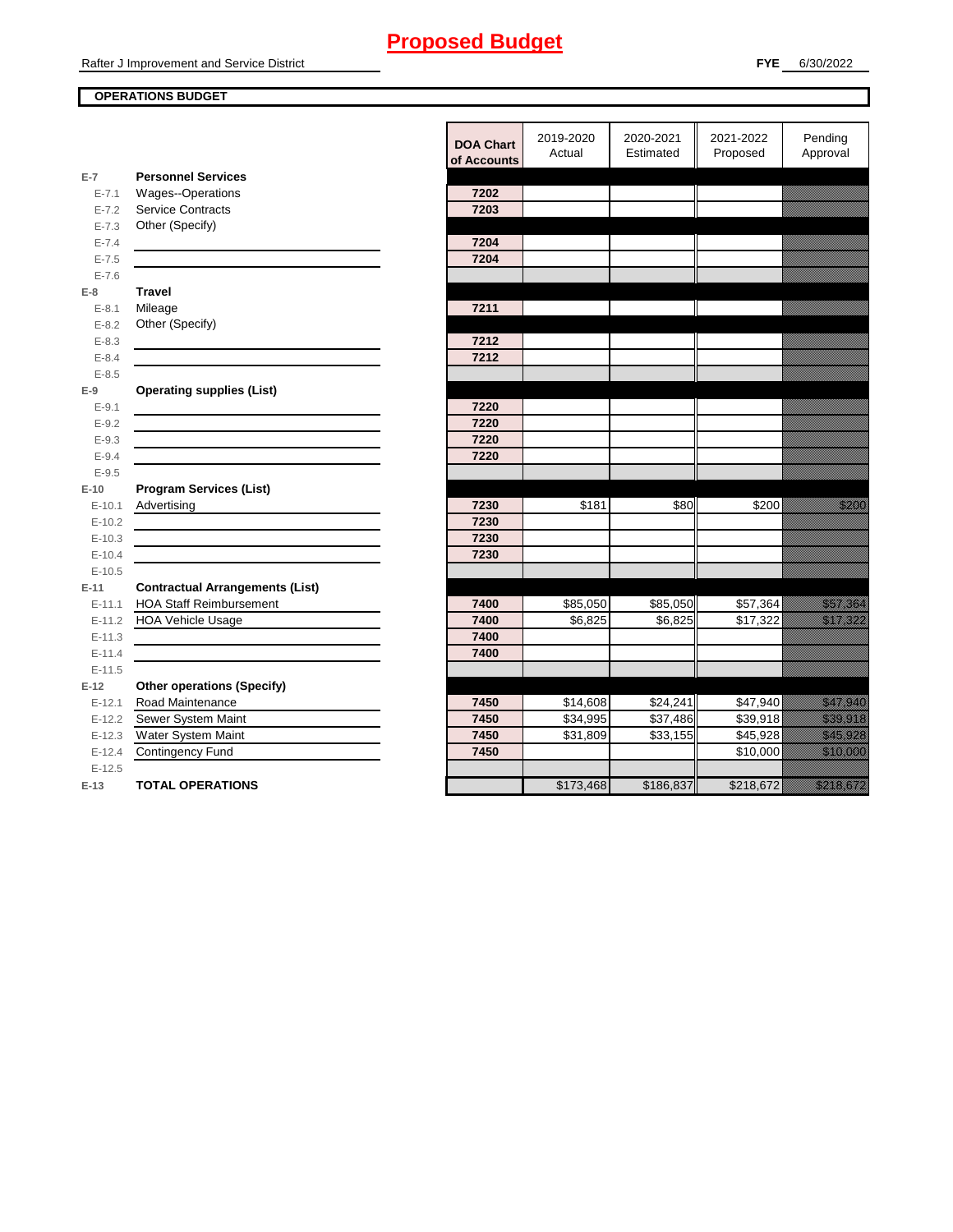#### **INDIRECT COSTS BUDGET**

|          |                              | <b>DOA Chart</b><br>of Accounts | 2019-2020<br>Actual | 2020-2021<br>Estimated | 2021-2022<br>Proposed | Pending<br>Approval                                                                                                 |
|----------|------------------------------|---------------------------------|---------------------|------------------------|-----------------------|---------------------------------------------------------------------------------------------------------------------|
| $E-14$   | Insurance                    |                                 |                     |                        |                       |                                                                                                                     |
| $E-14.1$ | Liability                    | 7502                            | \$7,436             | \$7,477                | \$7,851               | <u>tik karatikanan di karatikanan di karatikanan di karatikanan di karatikanan di karatikanan di karatikanan di</u> |
| $E-14.2$ | Buildings and vehicles       | 7503                            |                     |                        |                       |                                                                                                                     |
| $E-14.3$ | Equipment                    | 7504                            |                     |                        |                       |                                                                                                                     |
| $E-14.4$ | Other (Specify)              |                                 |                     |                        |                       |                                                                                                                     |
| $E-14.5$ |                              | 7505                            |                     |                        |                       |                                                                                                                     |
| $E-14.6$ |                              | 7505                            |                     |                        |                       |                                                                                                                     |
| $E-14.7$ |                              |                                 |                     |                        |                       |                                                                                                                     |
| $E-15$   | Indirect payroll costs:      |                                 |                     |                        |                       |                                                                                                                     |
| $E-15.1$ | FICA (Social Security) taxes | 7511                            |                     |                        |                       |                                                                                                                     |
| $E-15.2$ | <b>Workers Compensation</b>  | 7512                            |                     |                        |                       |                                                                                                                     |
| $E-15.3$ | <b>Unemployment Taxes</b>    | 7513                            |                     |                        |                       |                                                                                                                     |
| $E-15.4$ | Retirement                   | 7514                            |                     |                        |                       |                                                                                                                     |
| $E-15.5$ | Health Insurance             | 7515                            |                     |                        |                       |                                                                                                                     |
| $E-15.6$ | Other (Specify)              |                                 |                     |                        |                       |                                                                                                                     |
| $E-15.7$ |                              | 7516                            |                     |                        |                       |                                                                                                                     |
| $E-15.8$ |                              | 7516                            |                     |                        |                       |                                                                                                                     |
| $E-15.9$ |                              |                                 |                     |                        |                       |                                                                                                                     |
| $E-17$   | <b>TOTAL INDIRECT COSTS</b>  |                                 | \$7,436             | \$7,477                | \$7,851               | <u> Karlin Sarajan (</u>                                                                                            |

## **DEBT SERVICE BUDGET**

| <b>DOA Chart</b><br>of Accounts | 2019-2020<br>Actual | 2020-2021<br>Estimated | 2021-2022<br>Proposed | Pending<br>Approval |
|---------------------------------|---------------------|------------------------|-----------------------|---------------------|
|                                 |                     |                        |                       |                     |
| 6401                            |                     |                        |                       |                     |
| 6410                            |                     |                        |                       |                     |
| 6420                            |                     |                        |                       |                     |
|                                 |                     |                        |                       |                     |

| D-1 | <b>Debt Service</b> |  |  |
|-----|---------------------|--|--|
|-----|---------------------|--|--|

D-1.1 Principal

D-1.2 **Interest** 

D-1.3 **Fees** 

**D-2 TOTAL DEBT SERVICE**